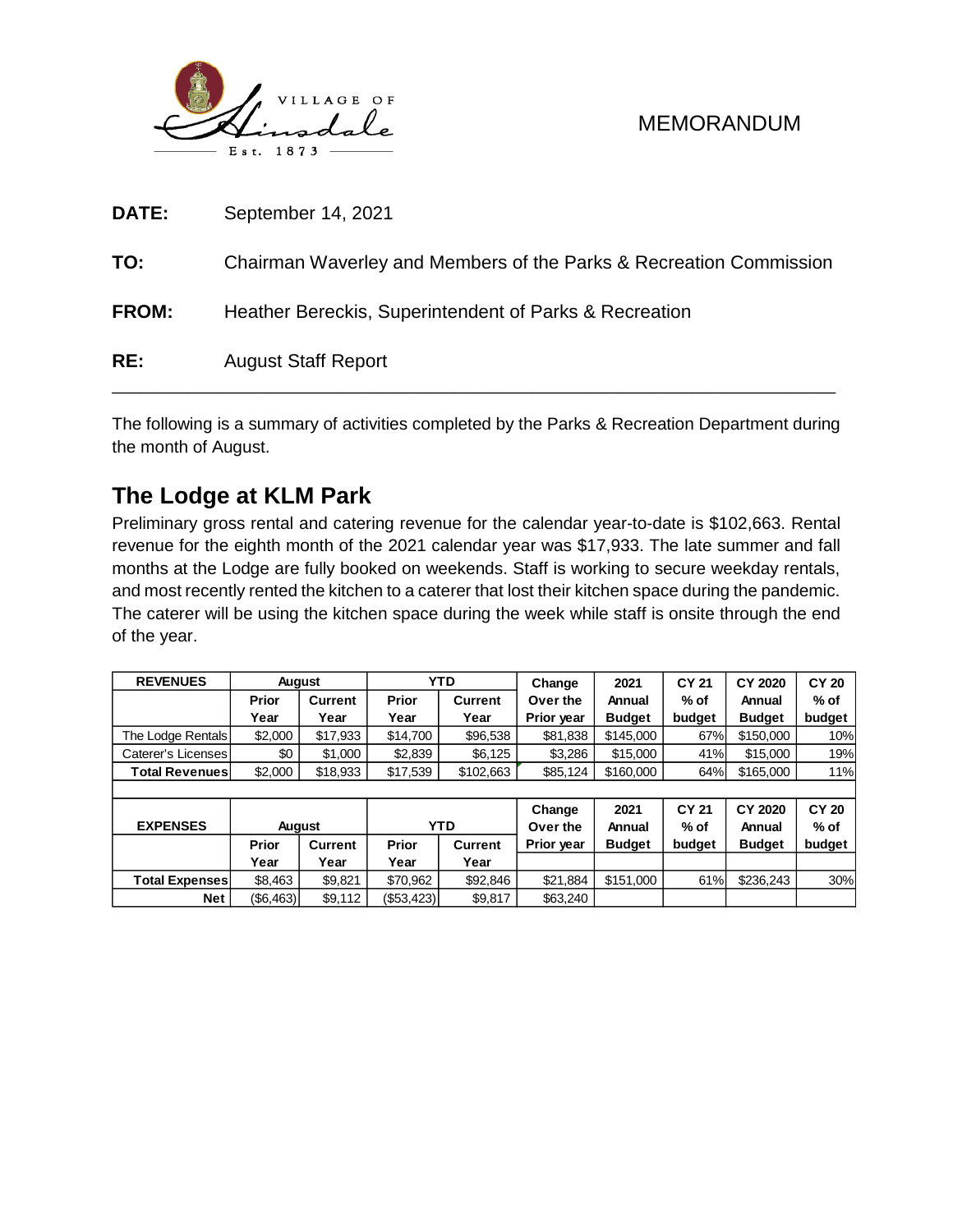

| The Lodge Gross Monthly Revenues |    |            |    |            |    |            |            |           |         |        |    |          |
|----------------------------------|----|------------|----|------------|----|------------|------------|-----------|---------|--------|----|----------|
| Month                            |    | 2016/17 FY |    | 2017/18 FY |    | 2018/19 FY | 2019/20 FY |           | 2020 CY |        |    | 2021 CY  |
| May                              | \$ | 12,200     | \$ | 9,725      | \$ | 13,675     | \$         | 16,744    | \$      |        |    | \$10,675 |
| June                             | \$ | 22,845     | \$ | 12,495     | \$ | 23,045     | \$         | 17,494    | \$      |        |    | \$23,425 |
| July                             | \$ | 12,550     | \$ | 15,000     | \$ | 16,874     | \$         | 17,466    | \$      | 2,625  |    | \$15,000 |
| August                           | \$ | 11,500     | \$ | 18,555     | \$ | 15,205     | \$         | 17,395    | \$      | 2,000  |    | \$17,933 |
| September                        | \$ | 12,645     | \$ | 15,410     | \$ | 27,860     | \$         | 13,980    | \$      | 3,600  |    |          |
| October                          | \$ | 21,045     | \$ | 15,180     | \$ | 12,770     | \$         | 24,085    | \$      | 8,400  |    |          |
| November                         | \$ | 6,700      | \$ | 12,500     | \$ | 13,450     | \$         | 13,365    | \$      | 5,880  |    |          |
| December                         | \$ | 13,457     | \$ | 8,125      | \$ | 9,125      | \$         | 11,975    | \$      | 10,615 |    |          |
| January                          | \$ | 4,624      | \$ | 18,089     | \$ | 6,855      |            |           | \$      | 8,475  | \$ | 4,250    |
| February                         | \$ | 4,550      | \$ | 2,495      | \$ | 1,725      |            |           | \$      | 1,100  | \$ | 5,880    |
| March                            | \$ | 5,944      | \$ | 8,045      | \$ | 9,804      |            |           | \$      | 500    | \$ | 6,720    |
| April                            | \$ | 4,300      | \$ | 7,482      | \$ | 2,700      |            |           | \$      |        |    | \$12,655 |
| total                            |    | \$132,360  | Ś  | 143,101    | \$ | 153,088    |            | \$132,504 | \$      | 43,195 | \$ | 96,538   |

The graph below shows the past three years of Lodge revenue and the upcoming year's projections. Future projections are based on what is currently booked. Also included is a graph indicating the number of monthly reservations. Typically, events are booked 6-18 months in advance of the rentals; however, if there are vacancies, staff will accept reservations within 5 days of an event. These tracking devices are update monthly.

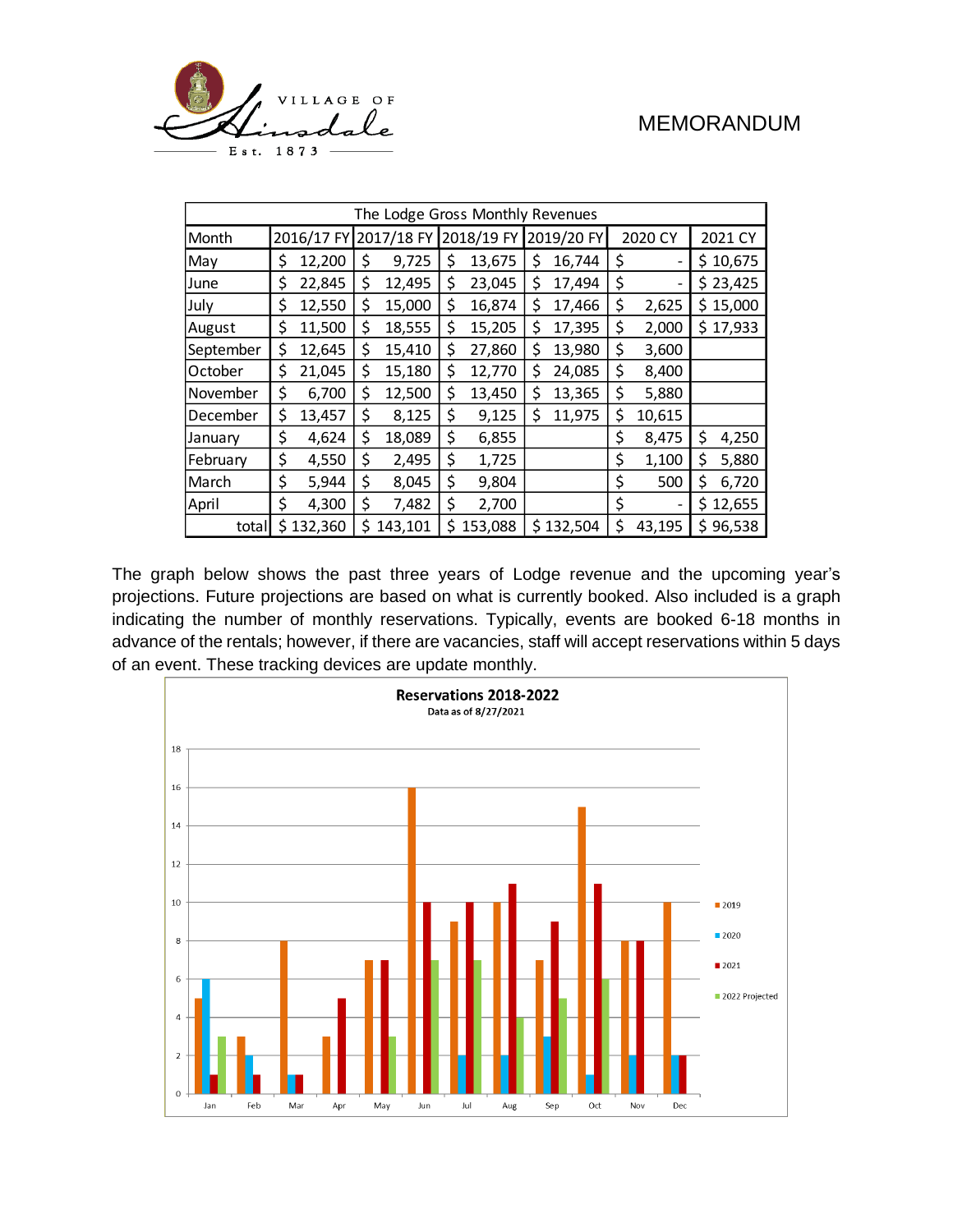



# **Upcoming Brochure & Events**

Staff is working to compile the winter/spring brochure. The fall brochure went live online on July 26, with hard copies delivered in early August. Registration began on August 2. Staff is seeing an increase in event registrations over previous years, including a waitlist for Breakfast with Santa of over 50 people, prompting staff to add a second event called Pizza with Santa the evening before.

#### **Special Events**

August events included a Book Walk in Robbins Park, August 6-23; Movie in the Park at Robbins Park on August 20 featuring *The Wizard of Oz*; Lunch on the Lawn in Burlington Park on August 4 featuring Dan Gogh's Magic and Art Show; and Unplug & Play at KLM Park for a Glow Walk. All events were well attended and received glowing praise from attendees. Upcoming events include:

- Fall Park Clean-Up Day.....Thursday October 7, 4pm @ multiple parks
- Hinsdale Fall Family Festival…… Saturday October 16, 11am @ Robbins Park
- Hinsdale Turkey Trail…..November, throughout town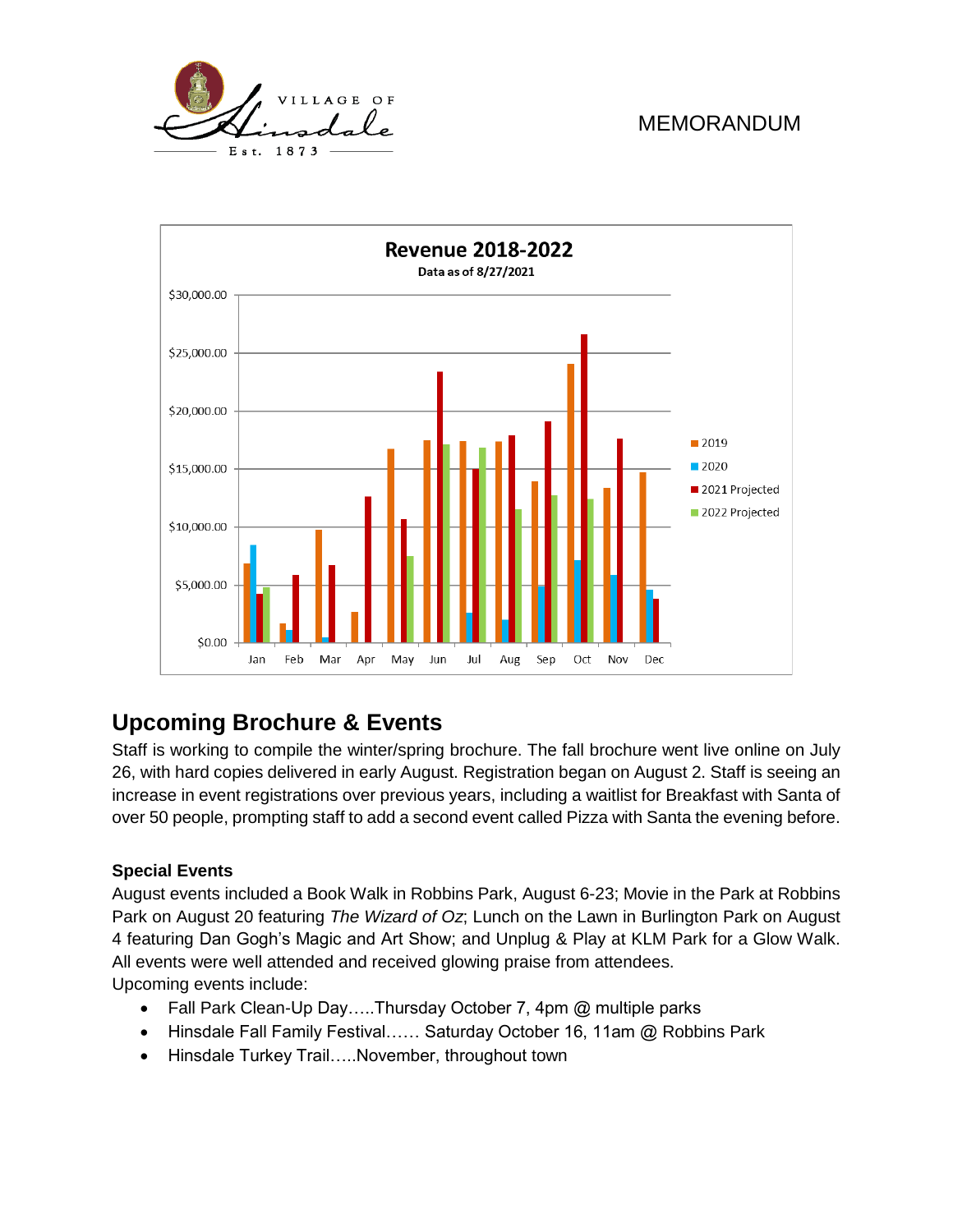

# **Field & Park Updates**

#### **Fields**

Staff is still adding last minute fall field rentals. Fall users will include, AYSO soccer, Falcon football, The Community House flag football, St. Isaacs's football, lacrosse groups, fall baseball, and travel soccer groups. Fall Field rentals will run from late August through late November.

#### **Parks**

Burns Field Park has a new SaveStation with AED installed. This was a donation from the Just1Mike foundation in honor of Michael Brindley. A dedication and ribbon cutting ceremony will be held on September 21, 5:30pm at the park.

### **Pool**

Pool passes went on sale May 1 online and May 3 in person. Below is an overview of current pool pass sales and daily visits. A detailed pool report will be presented at the November P&R Commission meeting.

|                               |                      | <b>August 19, 2019</b> |       |           | <b>August 20, 2021</b> |                        |          |           |  |  |  |
|-------------------------------|----------------------|------------------------|-------|-----------|------------------------|------------------------|----------|-----------|--|--|--|
|                               |                      | 2019 Pass Revenue      |       |           | 2021 Pass Revenue      |                        |          |           |  |  |  |
| <b>Resident</b>               | <b>New</b><br>Passes | Renew<br><b>Passes</b> | Total | Revenue   | <b>New</b><br>Passes   | Renew<br><b>Passes</b> | Total    | Revenue   |  |  |  |
| Nanny + Nanny Super           | 46                   | 32                     | 78    | \$4,440   | 48                     | 10                     | 58       | \$3,480   |  |  |  |
| <b>Family Primary</b>         | 101                  | 172                    | 273   | \$80,415  | 188                    | 92                     | 280      | \$83,112  |  |  |  |
| <b>Family Secondary</b>       | 329                  | 610                    | 939   |           | 563                    | 341                    | 904      |           |  |  |  |
| Individual                    |                      |                        | 14    | \$1,855   |                        |                        | 11       | \$1,360   |  |  |  |
| Senior Pass                   | 12                   | 23                     | 35    | \$2,720   | 20                     | 18                     | 38       | \$2,960   |  |  |  |
| <b>Family Super</b>           | 78                   | 19                     | 97    | \$4,850   |                        |                        | $\Omega$ |           |  |  |  |
| <b>Resident Total</b>         | 573                  | 863                    | 1436  | \$94,280  | 826                    | 465                    | 1291     | \$90,912  |  |  |  |
|                               |                      |                        |       |           |                        |                        |          |           |  |  |  |
| <b>Neighborly</b>             |                      |                        |       |           |                        |                        |          |           |  |  |  |
| Neighbor Family               | 70                   | 60                     | 130   | \$48,020  | 118                    | 49                     | 167      | \$61,705  |  |  |  |
| Neighborly Individual         | 3                    |                        | 4     | \$1,020   | 6                      | $\overline{2}$         | 8        | \$1,920   |  |  |  |
| Neighbor Addt'l               | 239                  | 207                    | 446   |           | 395                    | 185                    | 580      |           |  |  |  |
| <b>Neighborly Total</b>       | 312                  | 268                    | 580   | \$49,040  | 519                    | 236                    | 755      | \$63,625  |  |  |  |
| <b>Non-Resident</b>           |                      |                        |       |           |                        |                        |          |           |  |  |  |
| Non Resident Family           | $\mathbf 0$          |                        |       | \$515     | 10                     |                        | 10       | \$5,075   |  |  |  |
| Non Resident Family Secondary | 6                    | 4                      | 10    |           | 40                     |                        | 40       |           |  |  |  |
| Non Resident Individual       |                      | $\mathbf 0$            |       | \$285     | 6                      |                        | 6        | \$1,635   |  |  |  |
| Non Resident Senior           | 6                    | 7                      | 13    | \$2,015   | 10                     | $\overline{2}$         | 12       | \$1,860   |  |  |  |
| Non Resident Nanny            | 19                   | 10                     | 29    | \$2,520   | 22                     | 5                      | 27       | \$2,340   |  |  |  |
| <b>Non-resident Total</b>     | 32                   | 22                     | 54    | \$5,335   | 88                     | 7                      | 95       | \$10,910  |  |  |  |
| 10-Visit                      | 261                  |                        | 261   | \$20,738  | 302                    |                        | 302      | \$24,118  |  |  |  |
| <b>TOTAL</b>                  |                      |                        |       | \$169,393 |                        |                        |          | \$189,565 |  |  |  |